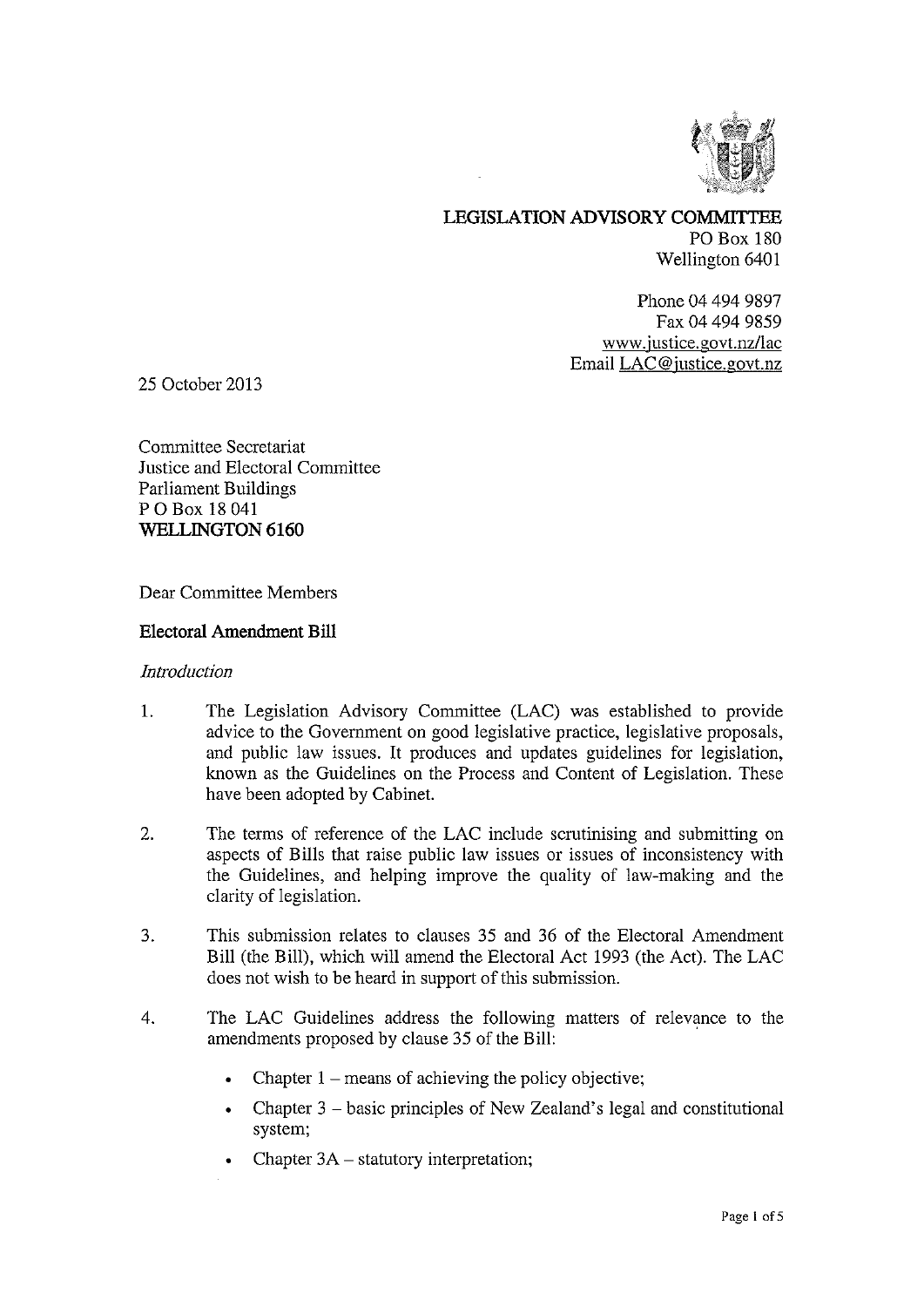- Chapter 4 New Zealand Bill of Rights Act 1990 and Human Rights Act 1993; and
- Chapter 12 criminal offences.
- 5. LAC also notes that clause 36 and existing section 197(2) both raise issues in light of clause 35, and suggests that the Select Committee consider how these might be appropriately redrafted.

### Effect of clause 35

- 6. Section 197 of the Act currently contains significant restrictions on election day advertising. There are a number of provisos to this section, effectively providing exemptions to the restrictions. One of these provisos allows individuals other than electoral officials to wear or display "ribbons, streamers, rosettes, or items of a similar nature" either on the person, or on a personal vehicle. Clause 35 would remove this exemption. The effect of this clause would be to criminalise the act of wearing a rosette or similar on one's person on election day, or displaying the same on one's vehicle.
- 7. New section 197(1A)(b) will provide an exemption for rosettes worn by scrutineers within polling booths.

### Adequate policy rationale?

8. This amendment appears to be a response to a recommendation contained in the Electoral Commission's report on the 2011 election, and repeated in the Select Committee report on the 2011 election. The Electoral Commission stated:

> The exemption to the general prohibition on electioneering on election day permitting the display of party lapel badges and rosettes, ribbons and streamers in party colours continued to cause problems. It would be simpler and less confusing, and remove a source of considerable annoyance to many voters, if the exemption was removed and this is what the Commission recommends.

9. The nature and extent of the problems caused was not discussed. The report goes on to say:

> The biggest source of complaint on election day was scrutineers wearing party rosettes in polling places – something the law currently allows them to do. The Commission received 77 complaints and polling place managers had over 187 complaints from voters about scrutineers wearing rosettes.

- 10. We have obtained further information from the Electoral Commission to assess the policy rationale for this amendment. The Electoral Commission has provided a breakdown of the 280 complaints about election day advertising. This is attached to this submission.
- 11. The breakdown shows that there were six complaints about face to face canvassing (i.e. door knocking) in which the person complaining mentioned that the canvasser was wearing a party lapel badge or rosette. There were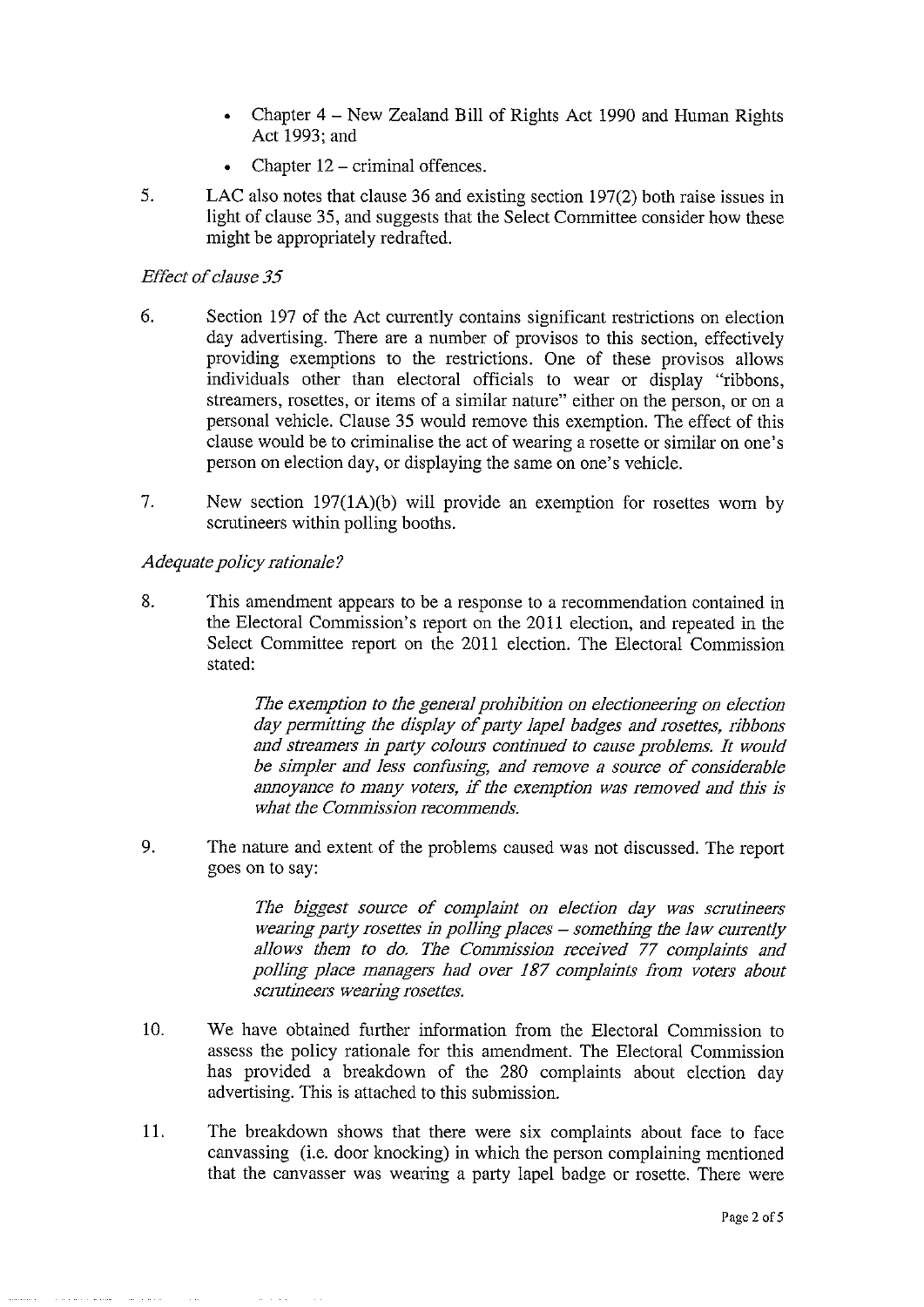three additional complaints about canvassers wearing or holding other items in party colours or displaying party logos. However, the Electoral Commission stated that "the primary complaint appeared to be about canvassing on election day, not the fact the person was wearing an item in a party colour". There were no complaints about people wearing rosettes outside of polling booths other than while canvassing. There were nine complaints about ribbons, balloons, streamers, or flags attached to personal vehicles. There were two complaints about caps, one displaying a voting message and one displaying a party logo. These figures provide questionable support for the contention that the display of party lapel badges, rosettes, ribbons and streamers in party colours is a "source of considerable annoyance to many voters" such that the current exemption should be removed.

- 12. The LAC is of the view that the Act already imposes significant restrictions on election day advertising, and it is therefore difficult to justify further restrictions that limit the way in which individuals express their political views and party allegiances on election day. Similarly, LAC Guidelines state that the principle in favour of liberty of the subject is a basic principle of common law and should only be constrained where there is a compelling reason.
- 13. The documents and supplementary materials obtained from the Electoral Commission do not provide evidence of a pressing problem that would justify further restrictions on election day electioneering. As mentioned above, the largest source of complaints concerned scrutineers wearing rosettes in polling booths, but the Bill will not prevent this.
- 14. It is also unclear that the amendments contained in clause 35 will make elections more efficient or improve their integrity. In particular, it is questionable whether it is an efficient use of time for Returning Officers to monitor ribbon-wearing by members of the public.

#### Statutory interpretation

- 15. The amendments proposed by clause 35 raise significant issues of statutory interpretation. The interaction of this clause with clause 36 and existing section 197(2) also raises interpretation problems.
- 16. Section 197(1)(g)(1) prohibits the display of "any party name, emblem, slogan, or logo". Section  $197(1)(g)(ii)$  prohibits the display of "any ribbons, streamers, rosettes, or items of a similar nature in party colours". An existing proviso states that "this paragraph shall not apply to ribbons, streamers, rosettes, or items of a similar nature, which are worn or displayed by any person". Removing this exemption creates an interpretation problem around the scope of the phrase "items of a similar nature in party colours". For example, would a blue silk brooch, green tie or red Samoan lei be captured?
- 17. These issues are particularly significant given the likelihood that party supporters will attempt to get around the explicit restrictions and wear items that are arguably dissimilar to ribbons and rosettes. It is notable that this interpretation problem does not arise with the current sections, as the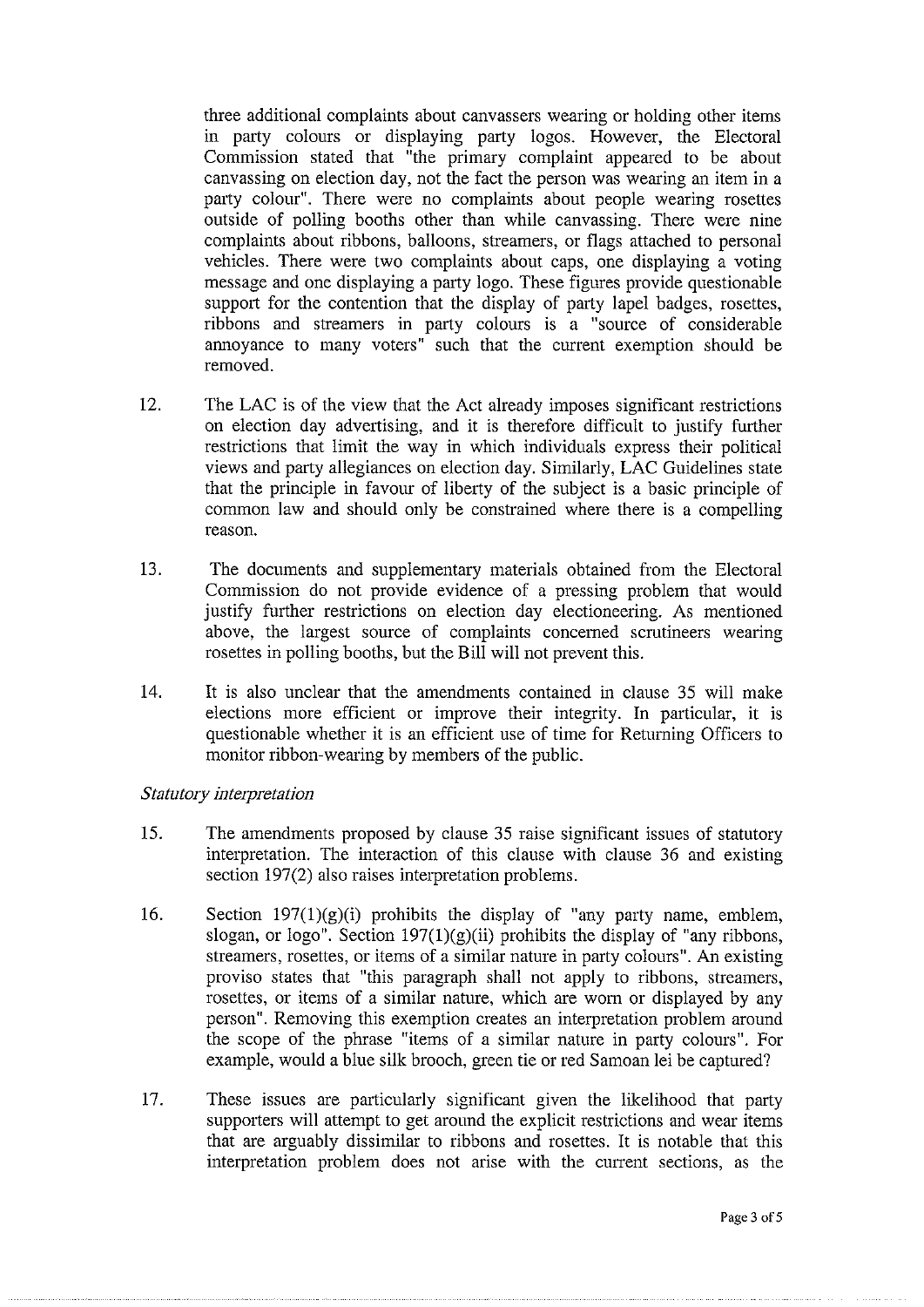restriction and the exemption both contain the phrase "items of a similar nature."

- 18. The phrase "exhibits in or in view of any public place" may also cause interpretation problems. For example, taking coloured balloons into a party headquarters in preparation for an election night event could constitute an offence if it involved carrying the balloons along a public street, or in view of any public street.
- 19. An additional interpretation problem arises under clause 36, which repeals and replaces section 198. Current section 198(1) provides that the Returning Officer may "cause to be removed or obliterated" any item of party advertising exhibited in or in view of a public place. Section 198(2) provides that this power does not apply to items worn on the person. The proposed amendments would remove section 198(2). It is not clear how a Returning Officer would cause rosettes worn on the person to be removed or obliterated. It is also not clear whether this section allows a power of entry to remove items displayed in private property when these are able to be viewed by the public. It would be concerning if Returning Officers interpreted this section as a permission to enter private property without usual safeguards, and/or to use physical contact to remove items worn on the person.

### Criminal offences

- 20. Some of the offences within section 197(1) require the element of intention, but existing section 197(1)(g) creates strict liability offences. Section 197(2) contains a reverse onus defence for a breach of the restrictions contained in section  $197(1)(g)$ . This defence requires the defendant to demonstrate that the display was inadvertent, and that the item was removed when requested by a Returning Officer. LAC makes no comment on the appropriateness of strict liability combined with a reverse onus defence for practices already restricted. However, we are concerned with how this might be applied to the display of ribbons and other items worn on the person.
- 21. Given the scope of the restriction, the lack of an intention requirement is problematic. It is conceivable that someone could wear a ribbon or similar item in a party colour without any desire to influence voters in favour of a particular political party and in complete ignorance of the law: this behaviour would be a criminal offence under the proposed amendments. Further, while it might be reasonable for Returning Officers, police and the courts to have regard to the wearer's intention when assessing whether something is an "item of a similar nature", this would appear to be an irrelevant consideration as a matter of law.
- 22. The existing defence applies somewhat awkwardly to the new restrictions against wearing items on one's person. The defence is only available if a Returning Officer requests removal - preventing people from using the defence unless they have been warned. It is also unclear how "inadvertent" should be interpreted. For example, if someone wears a red hat, but does not think of it as an item of a similar nature, does this count as "inadvertent"?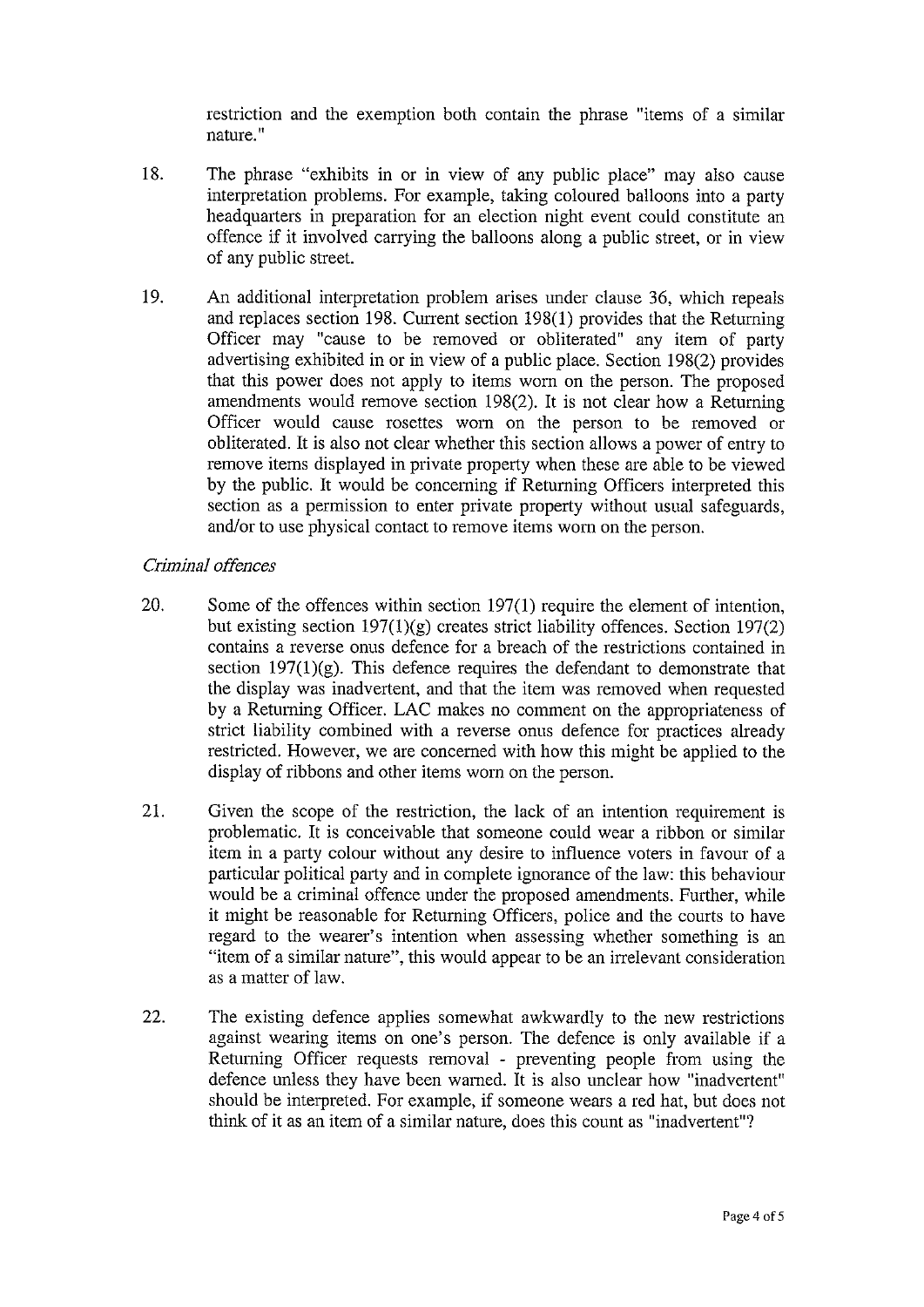23. Finally, it is unclear how the new restrictions will be enforced, given the proposed scope of the section. The disclosure statement for the Bill did not record consultation with the police to assess how they might be expected to use their prosecutorial discretion with respect to the expanded offence.

# International comparisons

24. Finally, it is noted that no comparable democracy has restrictions on individuals wearing rosettes outside polling booths. However, Australia prohibits officials and scrutineers from wearing party emblems within polling booths.' Scrutineers must instead wear standardised identification badges in neutral colours. If the Electoral Commission is concerned that the display of party rosettes within polling places is damaging the integrity of New Zealand elections, we suggest that this could be addressed through a more narrowly tailored provision as in Australia. Conversely, it can be argued that if the display of rosettes by scrutineers within polling booths is not a sufficient problem to warrant reform, the display of rosettes or similar items by individuals outside polling booths is even less of an issue.

### Conclusion

- 25. While it is not within the scope of the LAC terms of reference to comment on substantive policy issues, the changes proposed by clause 35 raise material inconsistencies with several areas contained in the LAC Guidelines.
- 26. As mentioned above, the LAC does not wish to be heard on this submission.

Yours sincerely

 $\mathbf{I}$ 

Group Haw word

Hon Sir Grant Hammond Chair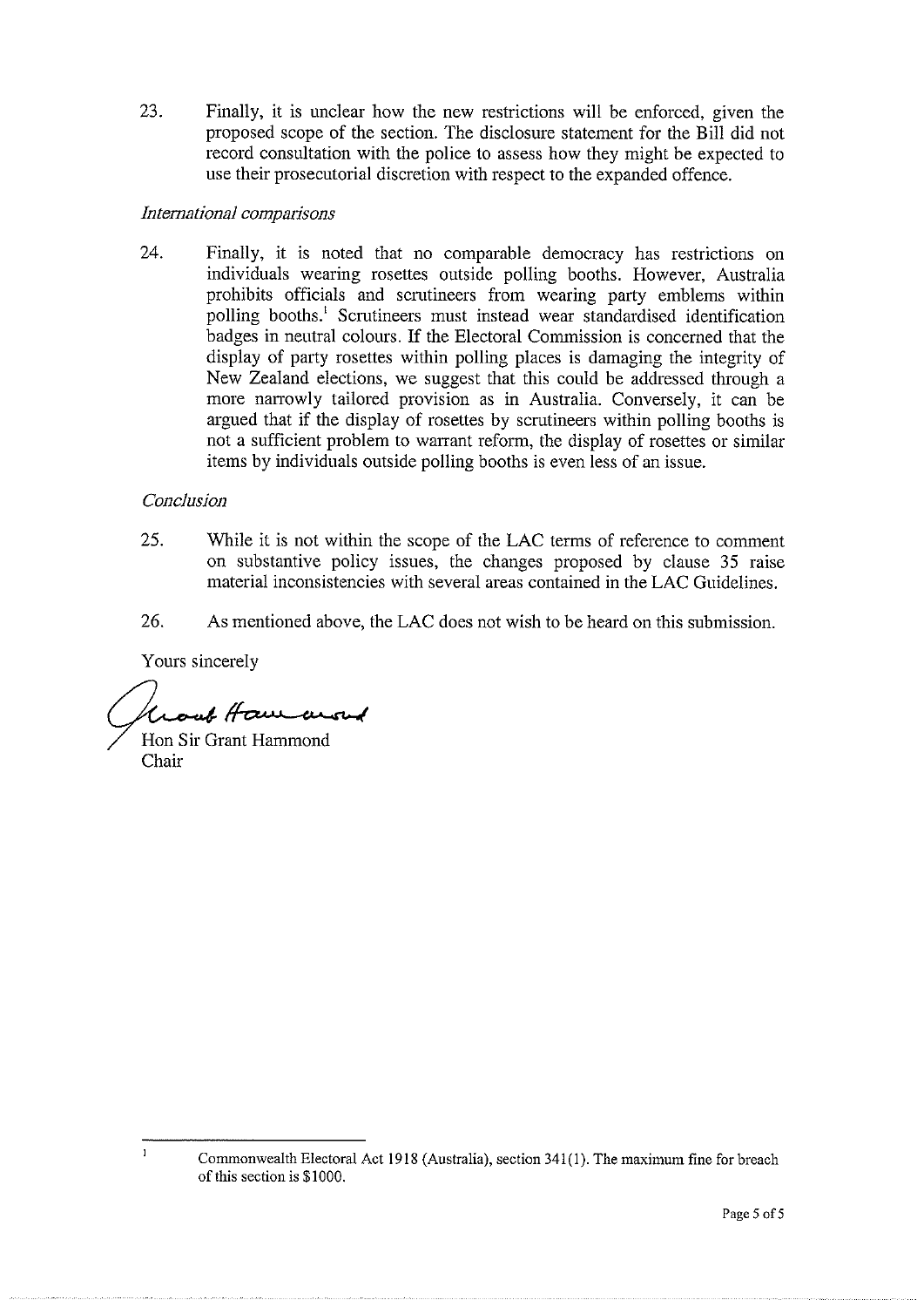# **ANNEXURE TO SUBMISSION**

# **Information received from the Electoral Commission regarding election day complaints**

The following information was received from the Electoral Commission in response to a request for further detail about the 280 election day complaints mentioned in para 253 of the *Report of the Electoral Commission on the 2011 General Election*.

The Electoral Commission provided a table displaying the number of complaints by subject matter:

| <b>Subject matter of complaint</b>  | <b>Number of complaints</b> |
|-------------------------------------|-----------------------------|
| Canvassing                          | 35                          |
| Materials delivered on election day | 10                          |
| Signage                             | 47                          |
| Rosettes/scrutineers                | 77                          |
| Admin/voting                        | 37                          |
| Electioneering                      | 43                          |
| <b>Broadcasting</b>                 | 13                          |
| Other                               | 18                          |
| <b>Total</b>                        | 280                         |

The Electoral Commission also provided the following additional information about three of the subject matter categories included in the table.

### *Electioneering*

Includes election advertising displayed or published on election day that does not fall within any of the other categories.

Seven complaints related to materials attached to vehicles. This included three complaints about flags on cars, two complaints about ribbons, balloons, or streamers on cars, one complaint about party bumper stickers on cars, and one complaint about graffiti on an abandoned car telling people not to vote for a particular party.

Two complaints related to caps being worn: one with a party logo and one with a voting message.

### *Canvassing*

Includes both telephone canvassing and face to face canvassing. Of the 35 complaints, 17 related to face to face canvassing (i.e. door knocking).

Of the 17 complaints about face to face canvassing:

- Six made reference to the canvasser wearing a party lapel badge or rosette
- Two made reference to the canvasser wearing a t-shirt in party colours
- One made reference to the canvasser carrying a folder in a party colour

The Electoral Commission noted that the primary complaint appeared to be about canvassing on election day, not the fact the person was wearing an item in a party colour.